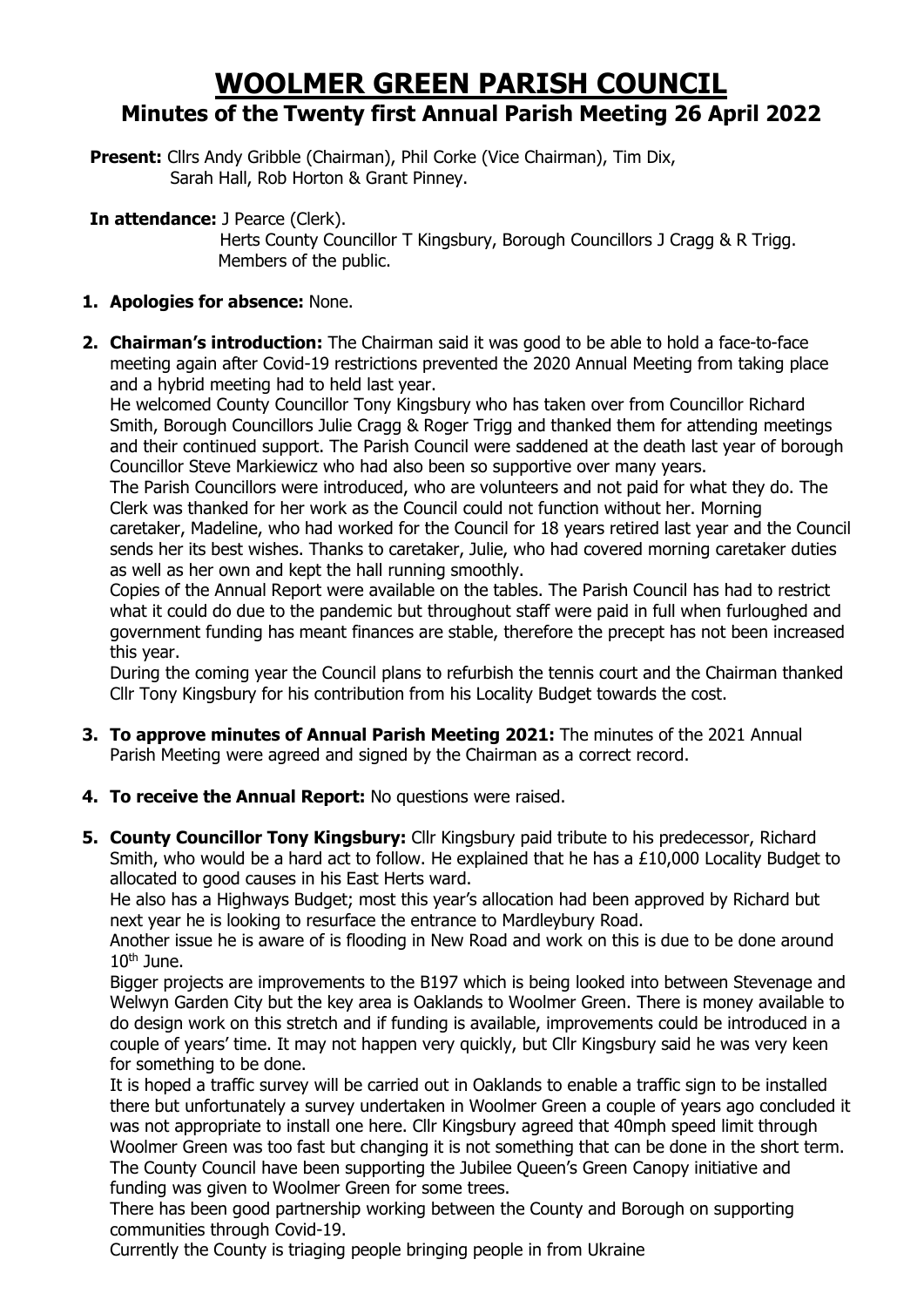A resident stated that the situation with the 40mph speed limit on the B197 had been going on for 15 years. Why does it take so long for something to be done?

Cllr Kingsbury said hopefully something will be decided in the next couple of years but agreed it takes a long time to get things done. However, Oakland and Woolmer Green will be focused on and waking and cycling routes will be prioritised.

Cllr Gribble said introducing a puffin crossing may have some effect in slowing traffic down as it enters the village although it won't improve the area by the school.

- **6. Wheels on Woolmer Green – Cllr Pinney:** Wheels on Woolmer Green will be held on Bank Holiday Monday, 2<sup>nd</sup> May, and is now in its 5<sup>th</sup> year and gets bigger each year. Woolmer Green Band will be playing and there will be live music. The entrance to Hall Lane will be coned and marshalled and the pubs have been asked if their car parks can be used for visitors.
- **7. Village Day – Cllr Corke:** It's been 2 years since the last Village Day so it will be good to bring the community together again. There will be stalls, rides, dance, live music and Woolmer Green Band. Following Village Day there will be a picnic in the park with live music to celebrate the Queen's Jubilee.

## **8. Questions from the Public:**

Could the litter picks take place more often? Cllr Horton said they could and suggested they could take place quarterly.

Could a lit Christmas tree be erected in the village?

Cllr Pinney said the problem was where to put it on the main road and how to connect it to an electricity supply. Also, it would be good if people were able to gather around it for the carol singing event. Perhaps a tree could be planted in the hall grounds, but it wouldn't be visible on the main road.

The trees have been decimated along the railway line and the hedge has been cut down. It looks dreadful. Can we complain about it?

Cllr Pinney said that Network Rail had consulted on it but concluded the work was necessary. Cllr Cragg suggested Network Rail should be asked to contribute to communities as part of the Queen's Green Canopy scheme.

 Cllr Trigg commented that despite the rain, the Carols round the Tree event on Christmas Eve was brilliant.

Cllr Cragg commented that the Parish Council puts in a lot of work, time and effort and hopes the community appreciates it.

Cllr Trigg asked if the new residents on the Taylor Wimpey estate are involved in the community. It is hoped they will attend Village Day and village children have used the small play area. The school have not been over subscribed and some of the new residents have volunteered to deliver the newsletter.

TFL taxis regularly park along London Road waiting for trade from the pubs. They have been challenged for blocking driveways and can be quite aggressive.

Cllr Cragg said this takes business away from local businesses, but taxis licensed in London are allowed to operate anywhere. It is a known issue and being investigated.

Cars regularly park on the bend by the Chequers pub at school drop off and pick up times which is dangerous.

Cllr Corke said he had been working with the school and the police have dispersed people once or twice but when they are not in attendance people just continue. Even if yellow lines were introduced, they would not be enforced. Chequers have closed one of the pub entrances and the